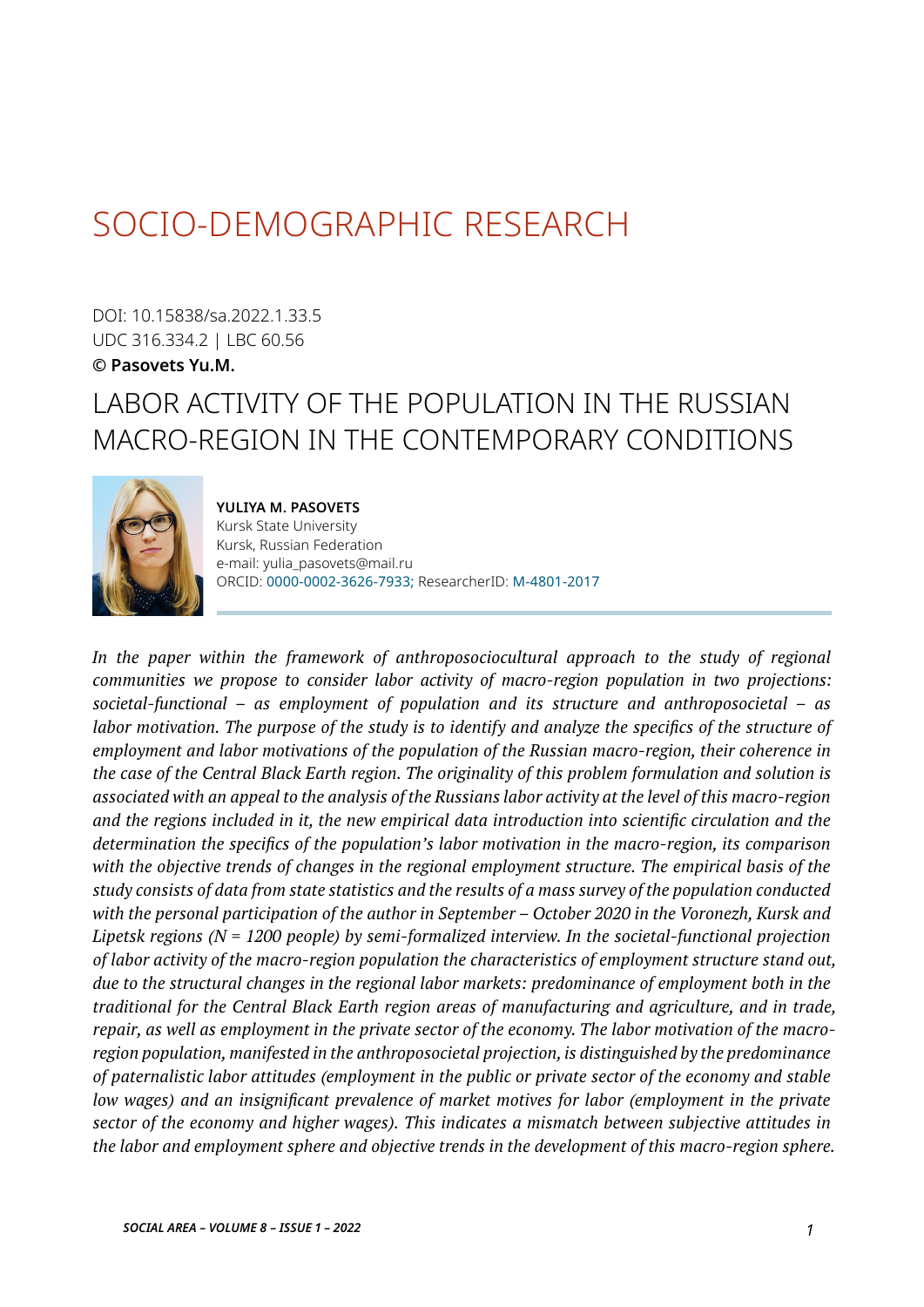*The acuity of this mismatch requires the development of a management measures set, and monitoring in further sociological research.* 

*Labor activity, employment, labor motivation, region, macro-region, Central Black Earth Region, Russian society.*

## **Introduction**

The relevance of studying population's labor activity in the Russian regions and macroregions is due to the need to identify the specifics of the employment structure and the Russians' labor motivation, the correlation of subjective labor orientations with objective trends in structural changes in employment, taking into account the characteristics of the socioeconomic development of a certain territory. Currently, in Russia, as in most countries of the world, there are significant structural changes in the labor market associated with the development of market economic relations, private initiative and self-employment, precarious (unsustainable) employment, services, etc., which has a direct impact on the transformation of the structure of employment, its restructuring and people's labor activity. In this context, the study of the structure of labor motivation (preferences, attitudes, motives, etc.), which reflects the specifics of the Russians' economic consciousness and regulates population's labor behavior, as well as the consistency of dominant labor orientations with the development trends of regional economies, acquires special scientific and practical significance. At the same time, in Russian reality there is a significant spatial asymmetry of society, manifested in the socioeconomic and socio-cultural differentiation of macro-regions, regions and local communities, which necessitates the study of the population's labor activity for the region.

An analysis of the current state of research in this area shows that recently the study of structural changes in national and regional labor markets, population's labor activity and labor motivation is in the focus of attention of foreign and Russian economists and sociologists. Researchers identify and analyze trends in the structural transformation of labor markets in countries with different levels of socio-economic development and different

types of political systems. At the same time, they pay attention to the analysis of the factors of changes taking place in labor and employment, new characteristics of the social and labor sphere of society and problems accompanying them. Thus, I.L. Sizova and I.A. Grigor'eva indicate such factors of labor transformation in Western countries as the increase in competition and the liberalization of economic relations, globalization, digitalization, gender transformation and other processes leading to ambiguous innovations in labor sphere: precarization (instability) and polarization of employment (with the formation of two poles – highly qualified employees and simple labor force), the employee's subjectivization and other consequences that cause the fragility of labor and employment (Sizova, Grigor'eva, 2019). As C. Alvarez-Alonso, A.S. Rodriguez and F. Debasa note, today the key factors of changes in the rapidly developing labor market in China are the internal migration of the labor force, the attractiveness of its availability and cheapness for foreign investors, however, these changes are accompanied by a number of acute problems in the field of social and labor relations associated with unfavorable working conditions and the vulnerability of employees' labor rights (Alvarez-Alonso et al., 2018). Analyzing the dynamics of the labor market in Brazil in recent years, A.P.F. Colombi and J.D. Krein draw attention to the ambiguity of the ongoing changes: the increase in the heterogeneity of the Brazilian labor market and its flexibility leads to increased insecurity and vulnerability of workers who are forced to accept unattractive work for employment and income (Colombi, Krein, 2020).

The report of HSE staff indicates that at present, the specifics of the Russian labor market, unlike most developed countries, is determined by its adaptation to fluctuations in the economic situation due to changes in the amount of wages of workers, and not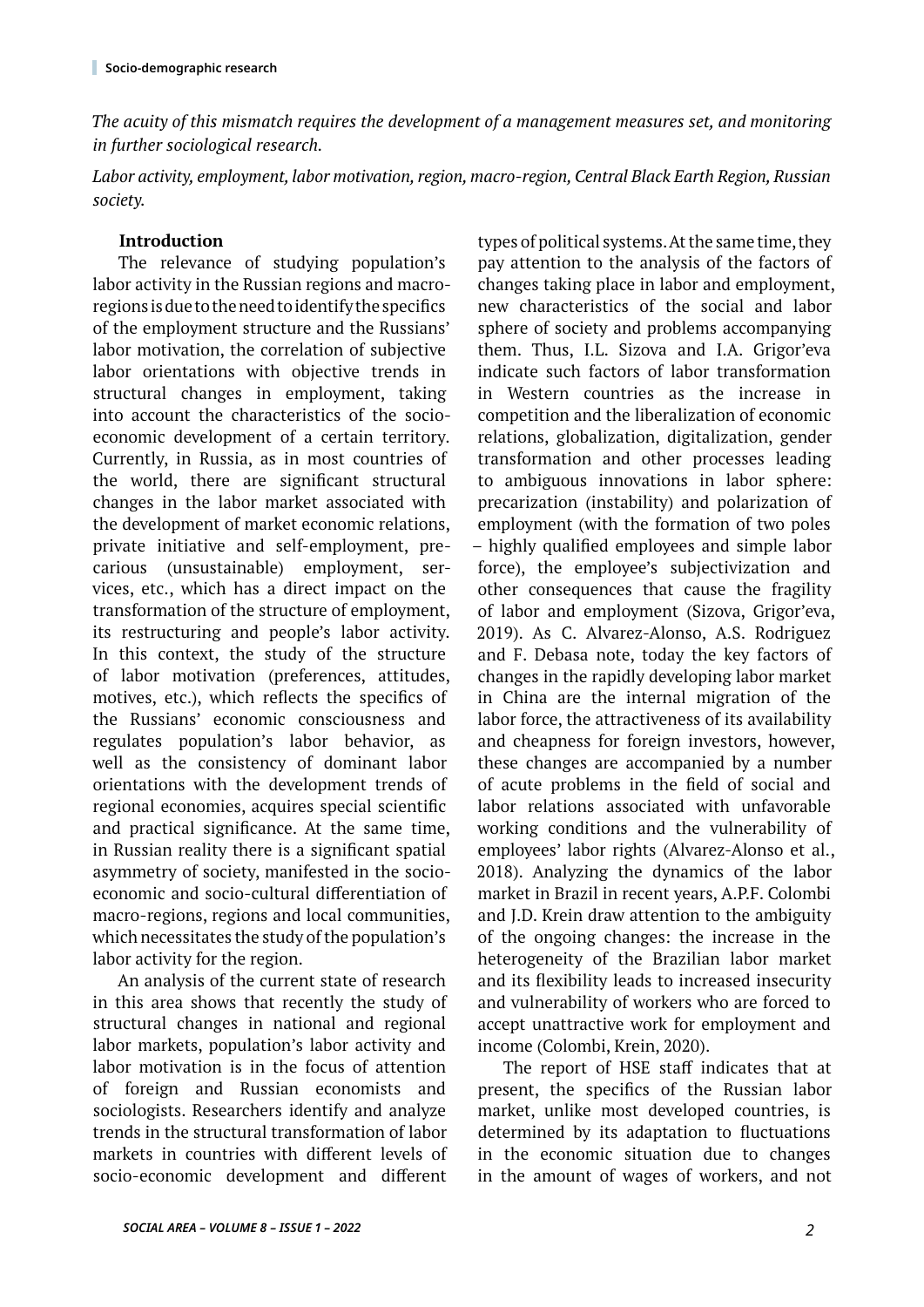the level of employment and unemployment. Because of this, economic crises lead to a decrease in the wages of those employed in the economy, while maintaining a high level of employment and a low level of unemployment among the population. The approval of such a model resulted in the expansion of informal employment of the population, where low-tech and socially unprotected labor is concentrated (Gimpelson et al., 2017). VolRC RAS researchers name pragmatization of the population's value orientations, a decrease in the level of development of cognitive and creative potential along with the scaling informalization of labor relations among the new threats to the reproduction of labor potential in modern Russia (Shabunova et al., 2017a).

As A.L. Kalleberg shows, the liberalization of labor markets in modern countries leads to changes in employment, creating many nonstandard labor relations and increasing the number of people who do not have traditional employers. This causes uncertainty in labor markets and difficulties in obtaining a strong position on them (precarity (instability) of employment), the main burden of which falls on young employees in various regions of both the Global North and the Global South (in Asia: China, South Korea, Hong Kong, Caucasus and Central Asia; Latin/South America: Mexico, Brazil; Eastern Europe (Lithuania); Western Europe; USA) (Kalleberg, 2020). According to a study supervised by V.N. Bobkov, in modern Russian society, high risks of employment precarization are typical not only for young people, but also for other social groups of the population: the older generation, women, low-skilled workers, and also, despite a higher level of employment, among people with higher education. The level of education is not a protection against unemployment (Bobkov et al., 2017).

In modern countries, both with developed and emerging market economies, including Russia, the risks are especially acute for those employed in the private sector of the economy: employed, self-employed and entrepreneurs. At the same time, researchers note that the problem of the risks of precarious (unsustainable) and informal employment and the vulnerability of workers included in these labor relations in private business, especially those who are employed, is acute even for developed countries (Purser, 2019; Torres Marín, 2020). Thus, based on data from ethnographic studies in day labor agencies in Baltimore and Oakland, G. Purser describes the practice of "backdoor" hiring, when employers hire workers from the agency, but not through it, negotiating with dispatchers and the workers themselves bypassing written commitments. Along with this, the author notes the persistent attempts of dispatchers to cultivate the workers' dependence, limit their mobility and freedom in the labor market, which further infringes on the rights of hired labor (Purser, 2019). In turn, analyzing the number and composition of the self-employed in Spain in 2008–2013, A.J. Marín Torres draws conclusions about the great vulnerability of the self-employed during the economic crisis, associated with a reduction in their share in some sectors of the economy, increased instability of contracts and earnings, a change in their socio-demographic and professional profile towards an increase in the proportion of the male population, with a higher level of education and industry experience (Torres Marín, 2020). On the materials of RLMS-HSE P.M. Kozyreva reveals the difficulties of small business and self-employment of the population in modern Russian conditions: frequent changes in the conditions of economic activity, limited access to resources to support entrepreneurial activity, constant pressure and competition from large companies and other problems making this form of employment unattractive for the Russians (Kozyreva, 2015).

Along with the study of structural changes in the labor market and employment of the population, modern foreign and Russian authors pay attention to identifying the specifics of workers' labor motivation, the factors influencing its formation in the new conditions and its relationship with labor productivity and its quality. Thus, based on the analysis of data from Sweden and European countries, J. Westerman substantiates the need to study such a component of labor motivation as the employee's involvement in the task,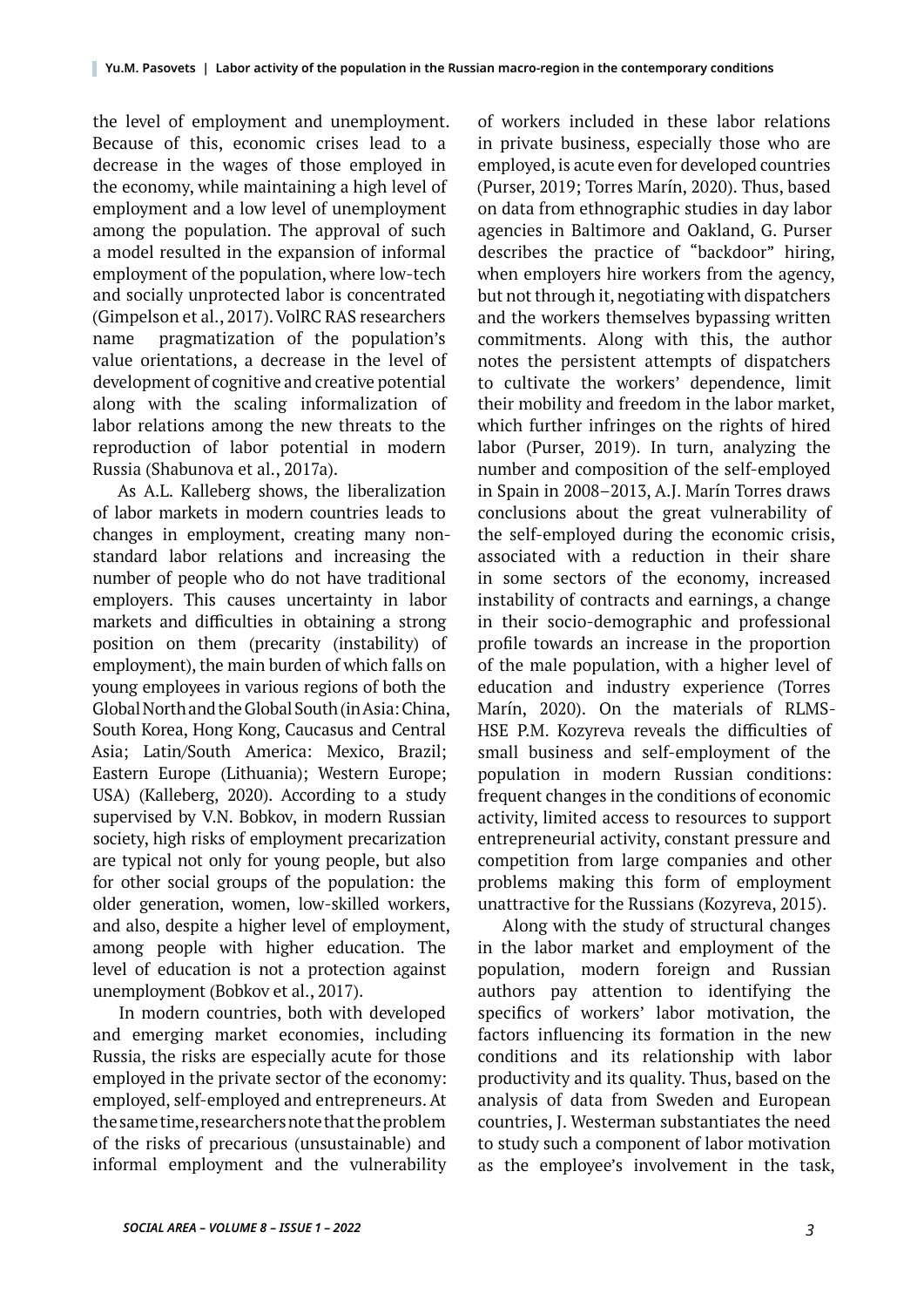its role in the emergence of inequality in the labor market, and reveals three mechanisms of its favorable impact on labor productivity: individual's focus on the work process, their great interest in skill and issues solving, a strong focus on product quality (Westerman, 2018). As a result of studying the relationship between employees' labor motivation and labor productivity on construction sites in India, S. Johari and K.N. Jha come to the conclusion about the insignificant impact of external, material motivation on labor productivity of the majority of respondents, but at the same time about the significant impact of other types of motivation (external, social motivation; introjected regulation; identification) on a person's desire to stay and work at one specific object and their productivity (Johari, Jha, 2020).

Taking into account the specifics of the socio-cultural evolution of Russia, domestic sociologists in their studies consider population's labor motivation in the context of its transformation in the post-Soviet period, as well as the peculiarities of the Russian economic mentality in general. Researchers are interested in studying the degree of prevalence of market-oriented and non-market labor motives, paternalistic expectations in the sphere of regulation of social and labor relations among the Russians. For example, based on the results of surveys carried out in the Novosibirsk Oblast (2005‒2014), M.R. Zazulina shows the prevalence of the attitude towards paternalism both in power and economic relations among the rural population, the importance of the state as a key addressee of paternalistic expectations for many villagers. She calls this phenomenon rural paternalism and outlines its transformation trends in the post-Soviet period: the shift of paternalistic expectations from regional to local authorities, while maintaining expectations of support from the federal government (the state), from economic structures (enterprises) to political institutions (local authorities) (Zazulina, 2019). Considering the evolution of paternalism in Russia from its patriarchal type in modern times to the corporate type in modern realities, A.L. Temnitskii argues that Russian civilization

is characterized by paternalism in labor sphere. Through the analysis of empirical research, he identifies a number of paternalistic attitudes and practices of Russian workers, which are currently becoming a serious barrier to the further evolution of labor relations in market conditions (Temnitskii, 2015).

In recent years, scientists have been trying to comprehend the content of labor behavior and motivation of the Russians, including certain social communities of the population (workers, women, youth, etc.), in the context of modern trends. A study of the labor activity of Russian workers, conducted by a team of authors, notes the inconsistency of changes in the world of work: against the background of the dominance of materialistic values, they find professional and sectoral differences in the key importance of values focused on personal development for workers (Efendiev et al., 2020). Based on monitoring data for the Vologda Oblast, A.A. Shabunova, A.V. Popov, T.S. Solov'eva reveal the differences in the labor potential of women compared to men, which, among other things, are manifested in the greater prevalence among the female population of an orientation towards obtaining low, but guaranteed, stable incomes at a state-owned enterprise, and to a lesser extent, the desire to be employed in a commercial enterprise or run their own business (Shabunova et al., 2017b). We can state that consideration of the dynamics of population's labor orientations and motives, and especially their current state, which is characterized by heterogeneity, is one of the most relevant areas of socio-economic research both at the national and regional levels.

The problem of employment and labor activity of the population of Russian regions and macro-regions makes up one of the areas of research within the framework of the scientific program "Problems of socio-cultural evolution of Russia and its regions" (headed by N.I. Lapin, Corresponding Member of the Russian Academy of Sciences). The field part of the study is carried out on the basis of the standard program and methodology "Sociocultural portrait of the Russian region", developed by N.I. Lapin and L.A. Belyaeva (Lapin, Belyaeva,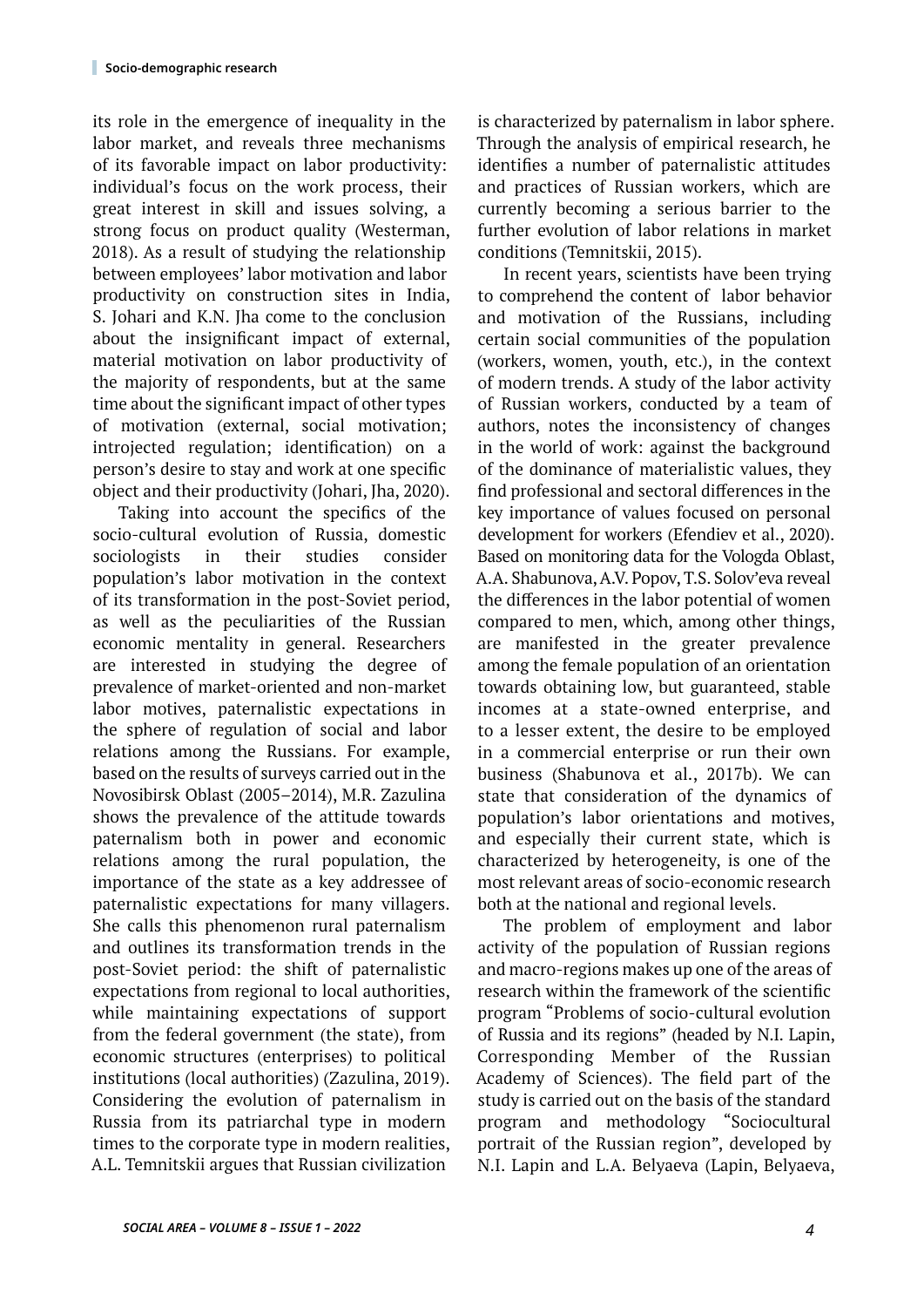2010). Over the 30 years of this scientific program implementation, a number of largescale regional studies have been carried out, the results of which are reflected in fundamental collective and authorial works (Atlas of Modernization of Russia..., 2016).

Analyzing the results of previous developments in this subject area, we can conclude that the study of population's labor activity, the specifics of employment and labor motivation in terms of individual regions and macro-regions of Russia is in demand due to the need for scientific understanding of the ongoing changes in this area, as well as due to maintaining a significant spatial asymmetry in Russian society (Pasovets, 2015). In this regard, the purpose of the work is to identify and analyze the specifics of employment structure and labor motives of the population of the Russian macro-region, their consistency as in the case of the Central Black Earth Region. The originality of the problem statement and solution is explained by addressing the issue of the Russians' labor activity at the level of the macro-region and the regions included in it; introducing new empirical data into scientific circulation and determining on their basis the key characteristics of the subjective attitude to work, labor motivation of the macro-region's population; their comparison with the objective trends of changes in the regional structure of employment.

# **Research methodology and technique**

The sociological research, the results of which are presented in the article, is being implemented within the framework of the above-mentioned scientific program "Problems of sociocultural evolution of Russia and its regions", where the substantive results of specific studies appear in the form of sociocultural portraits of the Russian regions and macroregions. Along with the systemic, structuralfunctional, socio-economic, sociocultural approaches, the theoretical and methodological basis of research in this program is made up by the anthroposocietal approach developed by N.I. Lapin (Lapin and Belyaeva, 2010). According

to its creator, it is the anthroposocietal (anthropo-socio-cultural) approach, acting as a modern anthropo-activity modification of the sociocultural approach, that makes it possible to implement a comprehensive study of the region and the macro-region as a socioterritorial community that has its own sociocultural and socio-economic specifics, to reflect the anthroposocietal process as a change in the nature of the relationship between personality and society and the societal-functional process as an evolution of the structure and efficiency of the region's functioning in relation to society (Lapin, Belyaeva, 2010, p. 9; Lapin, 2018, p. 6–7).

Given the variety of interpretations of the concept of "population's labor activity", put forward in modern scientific literature, there is a need to give its interpretation in the context of the present work. Due to the versatility and multicomponent nature of the very phenomenon of labor activity, it seems possible to understand it as a general characteristic of the capabilities of social actors (individuals and social communities, groups) when implementing labor activity, including both consciousness activity aimed at forming labor motivation, and behavior activity associated with with involvement in the sphere of labor and employment, the implementation of labor activity. In the development of the anthroposocietal approach to the study of regional communities, this paper proposes to understand population's labor activity in the context of the relationship between societalfunctional and anthroposocietal processes. In the societal-functional projection, the employment structure of the population is considered as a key component of labor activity, reflecting the involvement of those employed in the economy in certain types of economic activity and sectors of the economy, which, on the one hand, results in a structural transformation of the regional economy at a certain stage of the region's evolution, on the other hand, characterizes population's labor activity within the framework of the socio-territorial community. In turn, the anthroposocietal perspective of considering population's labor activity reveals such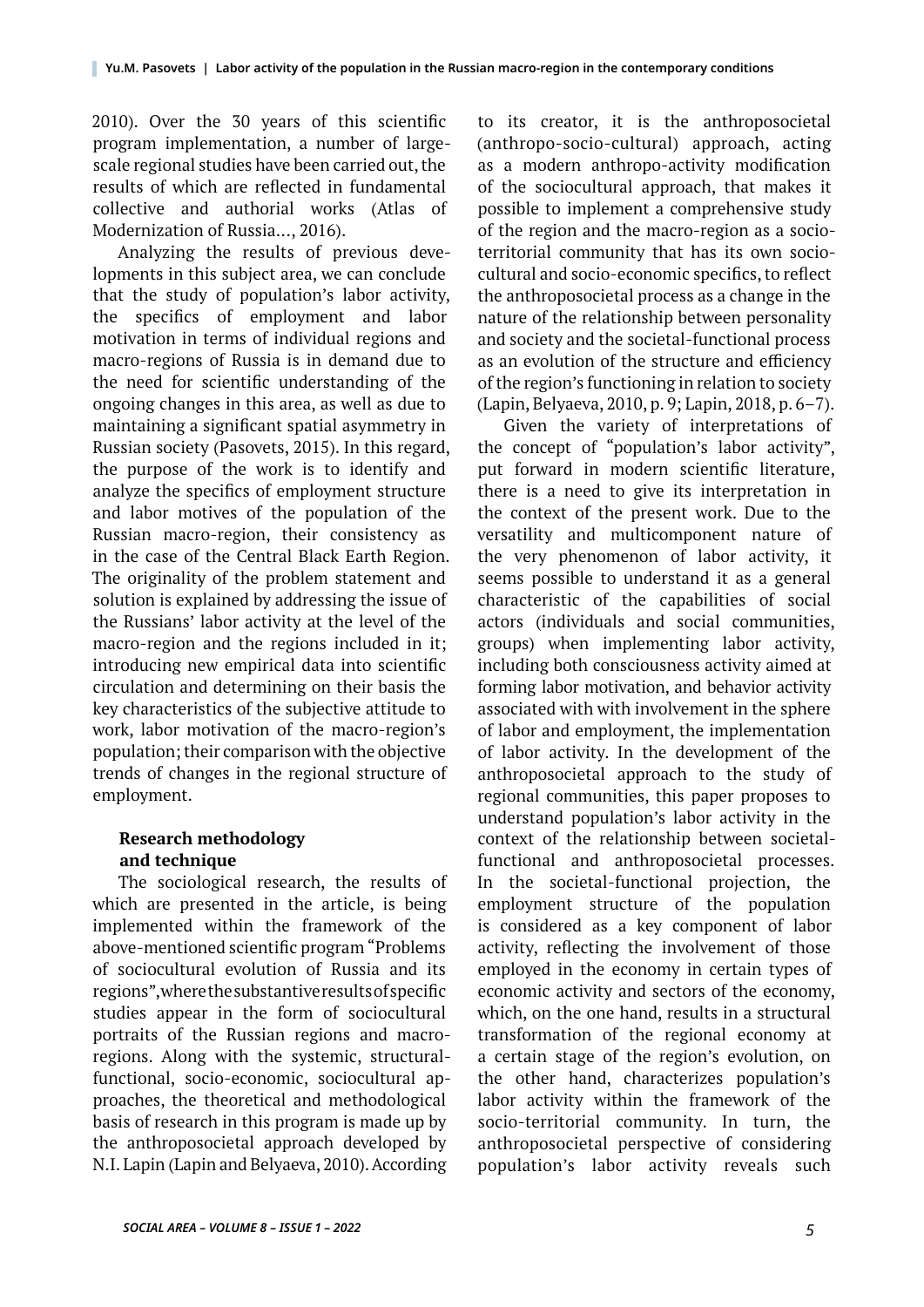a component as labor motivation, which includes labor orientations, preferences and mindsets determining individuals' attitude to the characteristics of their employment, work, labor activity and performing the role of valuemotivational regulators of labor behavior.

Among the indicators proposed in the standard program and methodology "Sociocultural portrait of the Russian region", the author used state statistics data on the number of people employed in the economy, the level of employment of the population, including ablebodied, the structure of employment by types of economic activity and forms of ownership of organizations and enterprises in order to analyze and characterize the state and dynamics of the structure of population's employment in the macro-region and the regions. To measure and evaluate the population's labor motivation, the author used results of a representative sociological survey on the questions of a standard questionnaire about the type of enterprise (organization) of the desired main job and the preferred characteristics of the job when choosing it. The survey data on the desired type (form of ownership) of the main place of work allows us to draw conclusions about the preference for the main employment in the public or private sector of the economy; the empirical data on the choice of desired job characteristics indicates focusing on market or non-market labor motives. According to the research tradition adopted within the framework of the scientific program, the five motivational attitudes for a certain job offered to the respondent as separate answer options are divided into two groups: market-oriented labor motives are evidenced by the choice of "small but solid earnings and confidence in the future", "small but solid earnings", "small earnings, but more free time"; non-market labor motives are demonstrated by the choice of answers "earning a lot, even without special guarantees for the future", "owning a business, running it at your own peril and risk". To describe the categories of respondents different in labor orientations, we used the characteristics of their social composition in the following

aspects, settlement (urban – rural population), age (youth (18‒29 years old), middle (30‒49 years old) and older generation (50 years and older)), gender (men – women) and educational.

In relation to modern Russian realities, the study of the labor activity of the should must be carried out taking into account regional specifics, which is determined by the dependence of the population's employment structure on the specialization of the regional economy, the system of vocational education that has developed in the region, and other factors. At the same time, this issue should be considered at the level of both individual regions and macro-regions.

Taking into account the ambiguity in the understanding of the region and especially the macro-region in the scientific literature (Pasovets, 2015, pp. 39–41), we consider the Central Black Earth region as a Russian macroregion formed by the Central Black Earth economic region, and the constituent entities of the Federation that are part of it (Belgorod, Voronezh, Kursk, Lipetsk, Tambov oblasts) – as regions. In economic terms, the specialization of the Central Black Earth region is associated with the production of agricultural products, in somef regions – with the production of marketdemanded resources: metals, electricity and other minerals. So, for example, in the Kursk Oblast, the mining industry (the mining and enrichment of iron ores of the Kursk magnetic anomaly is carried out) and the electric power industry (electricity is generated at the Kursk nuclear power plant) are developed. This gives grounds for designating it as a macro-region of agro-industrial orientation.

The empirical base of the study is the data of state statistics and the results of a mass population survey conducted by us in September-October 2020 in the Voronezh, Kursk and Lipetsk oblasts ( $N = 1200$  people) based on a unified survey methodology and procedure, uniform sample distribution (400 people were interviewed in each of the regions)<sup>1</sup>. The survey was carried out among the regions' adult population (aged 18 and over) by the method of semi-formalized (semi-standardized) inter-

<sup>&</sup>lt;sup>1</sup> The sociological survey was conducted within the framework of the RFBR scientific project No. 18-011-00739.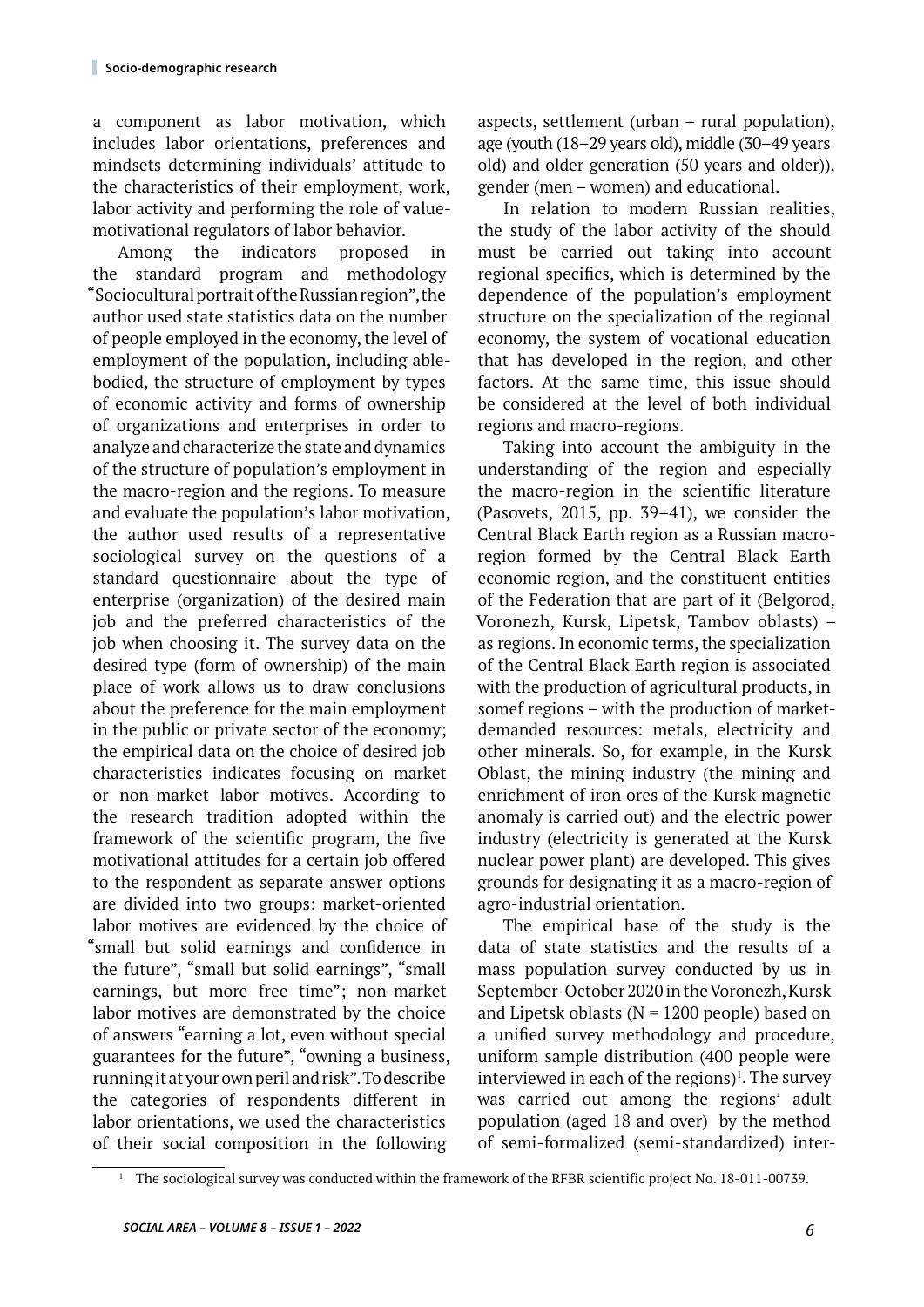views. The sample of the study was formed as a stratified, multistage, random sample at the stage of selecting respondents. Controlled features of the sample are the type of settlement (urban – rural population), sex and age. The error for one controlled attribute does not exceed 3%. Thus, the field research was organized and carried out on the basis of the standard program and methodology "Sociocultural portrait of the Russian region" (modification of 2015), taking into account additional parameters and indicators.

Since the survey was conducted between the first and second waves of the pandemic of a new coronavirus infection, it is necessary to clarify our opinion about the possible impact of a difficult epidemiological situation on the content of labor preferences and motives of the population. It is important to take into account that such an impact is difficult to assess within the framework of one study; from the point of view of sociology, several repeated studies are required using a single methodology on the same empirical object. Since a one-time field study was carried out according to a single methodology in three regions of the Central Black Earth Region and its methodology did not provide for a retrospective assessment by respondents of the impact of the pandemic on their preferences, the data obtained are analyzed in the work without assessing their possible changes under the influence of the pandemic factor. Although, taking into account the available data on the relative stability of the hierarchy of labor preferences and motives of the population of the Kursk Oblast as one of the regions included in the empirical object of the research, obtained by the author in the framework of the regional sociological monitoring in 2007–2018 (Pasovets, 2018), we can assume that the majority of the population showed labor preferences as an element of the internal economic culture which turned out to be relatively stable and more resistant to drastic changes even in the first half of the difficult epidemiological situation.

### **Research results and their analysis**

In recent years, in most regions of the Central Black Earth Region, as well as in Russia and the Central Federal District as a whole, the number of people employed in the economy has been declining *(Fig. 1).* Thus, compared to 2010, by 2019, in the Voronezh Oblast, the average annual number of employees decreased from 1158.9 to 1106.4 thousand people (or by 4.5%), in the Kursk Oblast – from 546.4 to 505.5 thousand people (-7.5%), in the Lipetsk Oblast – from 594.5 to 565.1 thousand people (-5%), in Tambov Oblast – from 504 to 454.1 thousand people (-9.9%). In 2019, in Russia, it included 71,064.5 thousand people, having slightly decreased compared to 2010 (71,493.1 thousand people). Among the regions of the Central Black Earth Region, the Belgorod Oblast is an exception for this indicator, where, despite fluctuations over the years, in general for the period of 2010–2019 the number of the employed increased slightly (from 749.8 to 754.1 thousand people<sup>2</sup>).

Currently, in the regions of the Central Black Earth Region, there is a fairly high level of employment. In 2019, it ranged from 54.1% (for the Tambov Oblast) to 61% (for the Belgorod Oblast). These values are close to the indicators of the level of employment of the population in Russia as a whole and the Central Federal District  $(59.4 \text{ and } 62.3\%$ , respectively<sup>3</sup>). At the same time, in all oblasts of the considered macro-region, the level of employment of the urban population is higher (from 55.7% in the Tambov Oblast to 62.7% in the Belgorod Oblast) than of the rural population (from 50.2% in the Voronezh Oblast to 57.5% in the Belgorod Oblast). There are more men employed in the economy (from 63.2% in the Tambov Oblast to 69.8% in the Belgorod Oblast) than among women (46.6% and 53.7% in the corresponding regions). The same characteristics of the employment structure by type of settlement and gender are characteristic of Russia as a whole and the CFD<sup>4</sup>. As for the level of employment of

<sup>&</sup>lt;sup>2</sup> Regions of Russia. Socio-economic indicators. 2020: stat. coll. Rosstat. M., 2020. P. 118.

<sup>3</sup> Regions of Russia. Socio-economic indicators. 2020: stat. coll., Rosstat. M., 2020. P. 182.

Ibidem P. 184.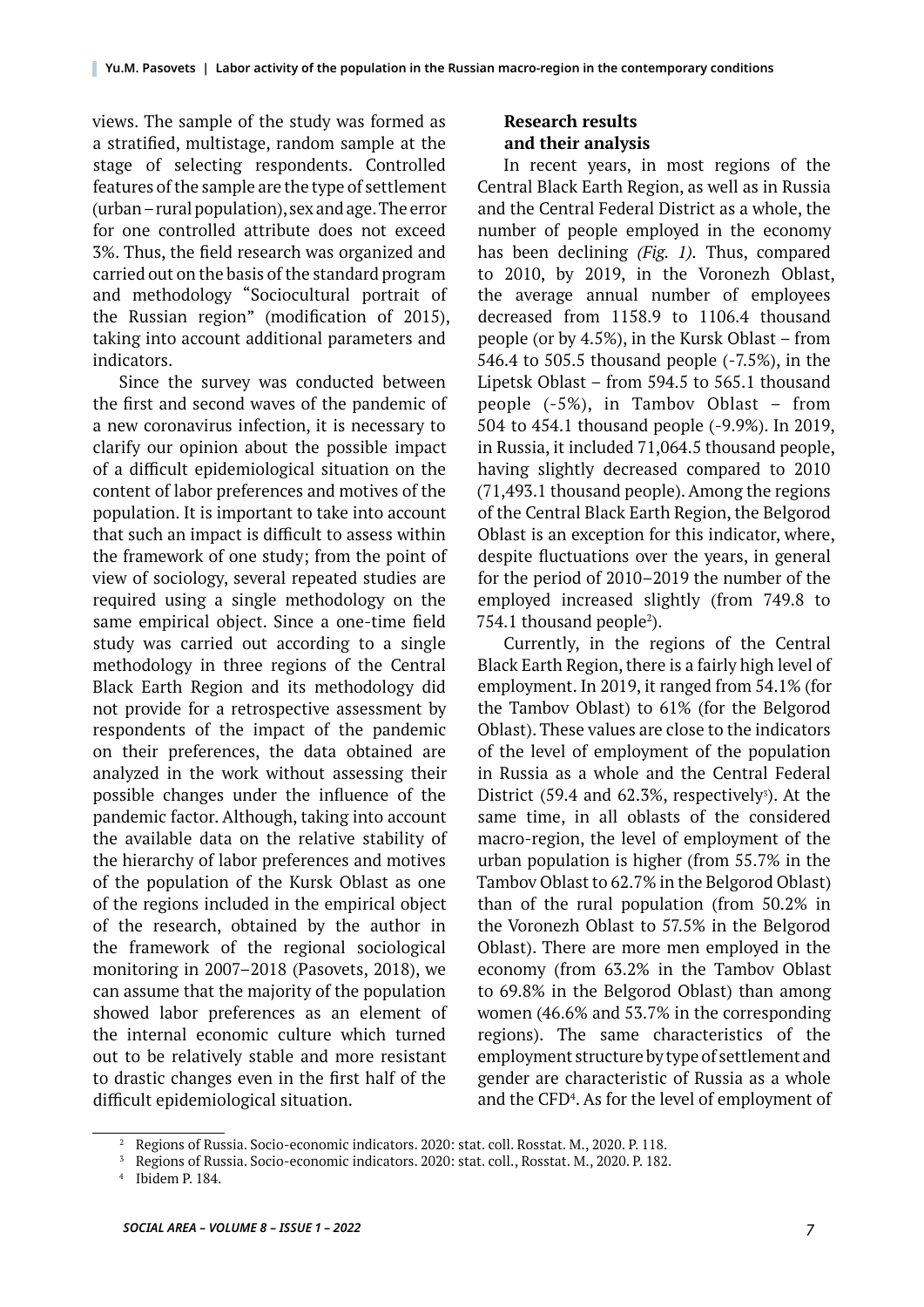

#### **Fig. 1. Dynamics of the average annual number of the employed in the territories of the Central Black Earth Region in 2011‒2019, % to the previous year** Source: Regions of Russia. Socio-economic indicators. 2020: stat. coll., Rosstat. M., 2020. P. 120

the working-age population (men aged  $16-59$ and women aged 16‒54, excluding the increase in the retirement age), it reaches about 80% of the number of this category in the oblasts of the Central Black Earth Region: in 2019, the highest value of this indicator is typical for the Lipetsk Oblast (82.9%), the lowest value is for the Tambov Oblast (76.8%). In Russia as a whole, the level of employment of the ablebodied population is 78.3%, in the Central Federal District – 82.3% $^5\!$ .

In most regions of the Central Black Earth Region, the main part of the employed population is concentrated in the areas of wholesale and retail trade, repair; manufacturing industries; agriculture and other economic activities *(Fig. 2).* On the one hand, this employment structure is due to the established economic specialization

of regional economies in the Central Black Earth Region, which is agro-industrial in its nature and is associated with the production of agricultural products and resources. In 2019, in most regions of the Central Black Earth Region, the share of people employed in agriculture and related industries was more than 10% of all the employed in the economy, in the Tambov Oblast this figure is much higher – 22.4%. The preservation of the agro-industrial specialization of the regions of the Central Black Earth Region to date determines a fairly high share of those employed in the agricultural sector of regional economies compared to Russia as a whole and the Central Federal District, where employment in this area is lower and covers 6.7 and 4.3% of the number of people employed in the economy respectively.

<sup>5</sup> Ibidem P. 183.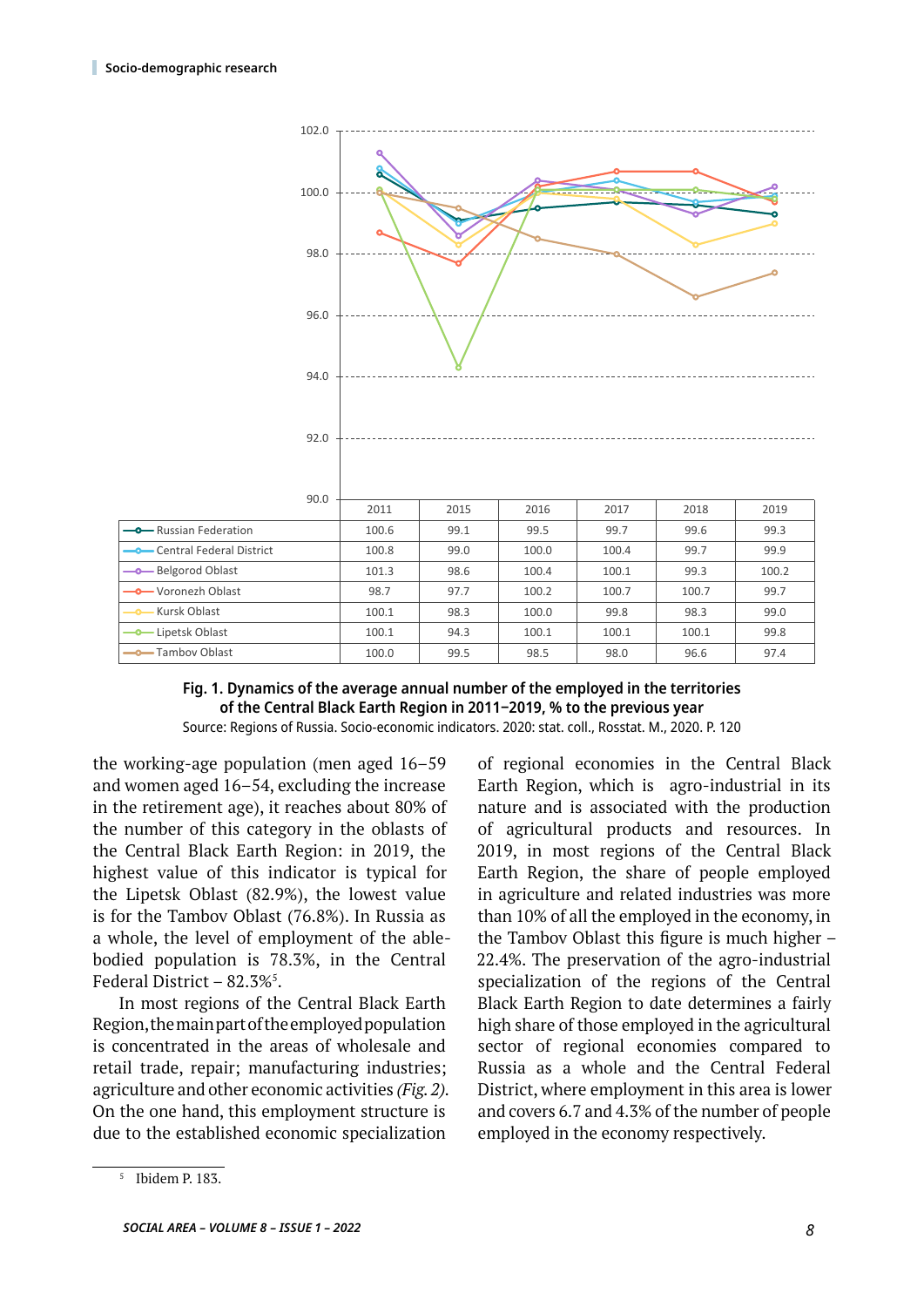

#### **Fig. 2. Structure of employment by type of economic activity in the territories of the Central Black Earth Region in 2019, % of the total number of the employed**

Source: Regions of Russia. Socio-economic indicators. 2020: stat. coll., Rosstat. M., 2020. P. 166.

On the other hand, the processes of secondary modernization associated with a change in the proportions of the agricultural, industrial and service sectors in a broad sense in the structure of employment and contribution to value added, despite their heterogeneity in the Russian regions (Atlas of Modernization of Russia..., 2016), led to the formation a significant share of those employed in the wholesale and retail trade, repair in the regions of the Central Black Earth Region. According to 2019 data (see Fig. 2), their number is about 20% of all the employed. Similar indicators are typical for Russia as a whole (19%) and the Central Federal District (20.8%).

We should note that most of the employed population of the Central Black Earth Region work in the private sector of the economy. In 2019, organizations and private enterprises employed from 45.6% (in the Tambov Oblast) to 59.3% (in the Belgorod Oblast) of the average annual number of all the employed *(Fig. 3).* At the same time, in the regions of the Central Black Earth Region, the number of employees of state and municipal institutions also makes

up a significant, but somewhat smaller share: in the Belgorod, Voronezh and Lipetsk oblasts, it covers about a third of those employed in the economy (34.3, 34.7 and 32.7% respectively), in the Kursk and Tambov oblasts it is more than 40% (42.7 and 45%, respectively). A similar profile of employment structure by the forms of ownership of organizations and enterprises is typical both for Russia as a whole and for the Central Federal District, where the share of people employed in the private sector of the economy is greater than the share of employees in the state and municipal sphere.

If we take into account the structural transformation of the Russian and regional economies, then by 2000 the proportions of employment in the public and private sectors had changed both in the regions of the Central Black Earth Region and in Russia as a whole. Since that time, employment in the private sector of the economy has prevailed in the macro-region, despite the increase in the number of people employed in state and municipal organizations in 2015–2016<sup>6</sup>. In the context of the market economy development,

<sup>6</sup> Regions of Russia: stat. Sat: in 2 vols. Vol. 2 / Goskomstat of Russia. M., 2001. S. 86; Regions of Russia. Socioeconomic indicators. 2015: stat. Sat. / Rosstat. Moscow, 2015, pp. 138–139; Regions of Russia. Socio-economic indicators. 2017: stat. Sat. / Rosstat. M., 2017. S. 187.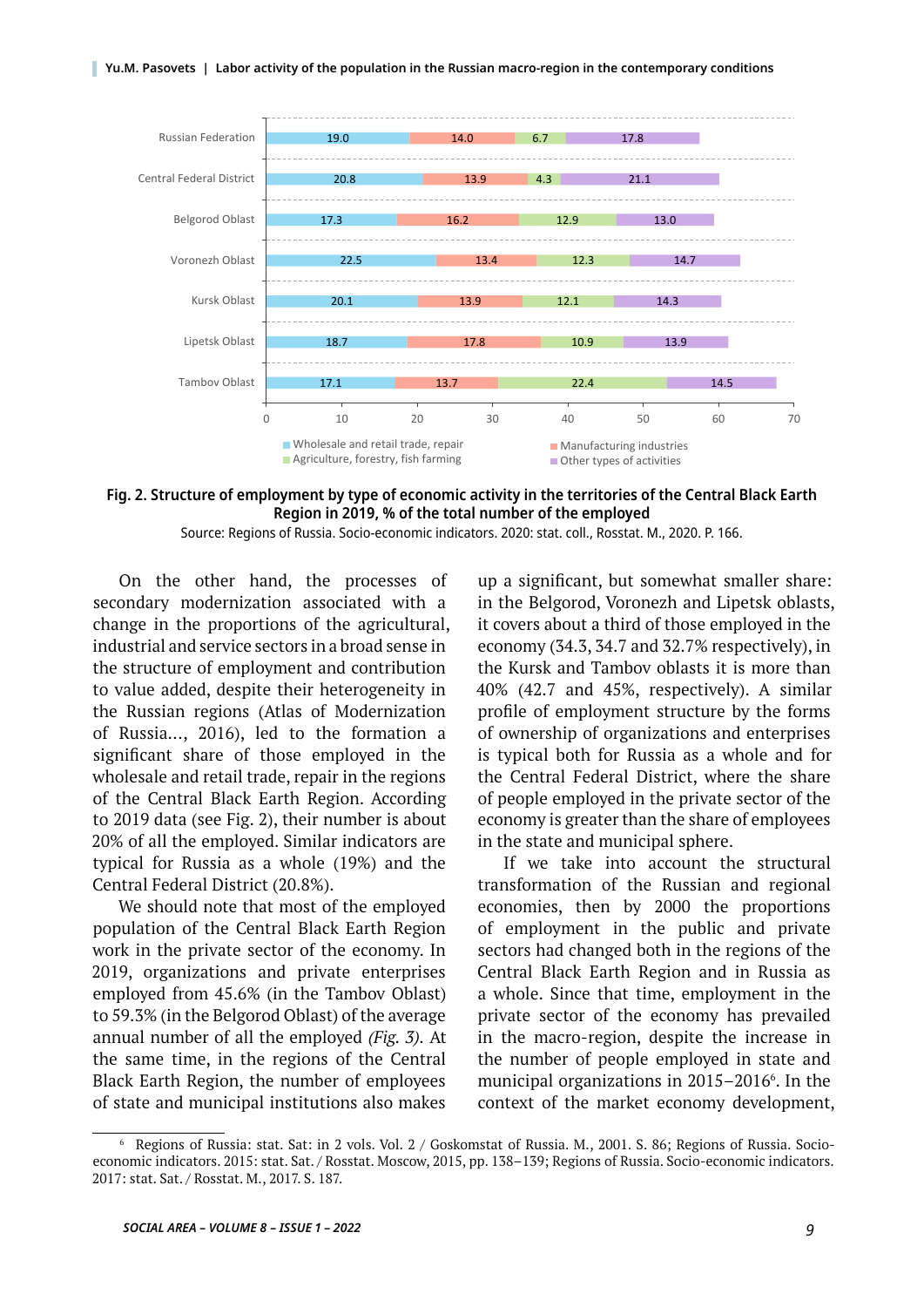

**Fig. 3. Structure of employment by form of ownership in the territories of the Central Black Earth Region in 2019, % of the total number of the employed**

Source: Regions of Russia. Socio-economic indicators. 2020: stat. coll. Rosstat. M., 2020. P.175.

the prospects for the dynamics of the structure of employment by form of ownership of organizations and enterprises are associated with the expansion of employment in the private sector (employment at private enterprises, selfemployment and entrepreneurial activity).

In this regard, it is important to consider labor preferences of the inhabitants of the Central Black Earth Region, which are of key importance in the value-motivational regulation of labor behavior. The results of a mass survey conducted by the authors in 2020 allow us to reveal this aspect of population's labor activity of the macro-region.

According to the sociological survey data *(Fig. 4),* many residents of the Voronezh, Kursk and Lipetsk oblasts demonstrate a desire to work at state and municipal organizations and enterprises at their primary place of work, which can be attributed to non-market labor motivation. 44% of respondents in the macroregion expressed such a desire; while there were slightly more such respondents among the residents of the Lipetsk Oblast (51%) than

among the Kursk Oblast (38.9%) and the Voronezh Oblast residents (42.2%). For many representatives of this category, the most preferable is the main employment at state enterprises, a smaller part would choose to work in state authorities or local governments, or in budgetary organizations.

An interesting fact is that on the scale of the macro-region, the main employment in the public sector of the economy and budgetary organizations is preferred by approximately equal shares both among the urban population (45% of its number in the general sample) and among rural residents (43.3%). Such a labor orientation is typical not only for many representatives of the middle and older generations (42 and 46.5% of the number of relevant categories throughout the array), but also for a significant part of young people (40.3%). At the same time, the preference for the main employment in the state and municipal sphere prevails among women (49.5% of the number of the category) and persons with higher and secondary vocational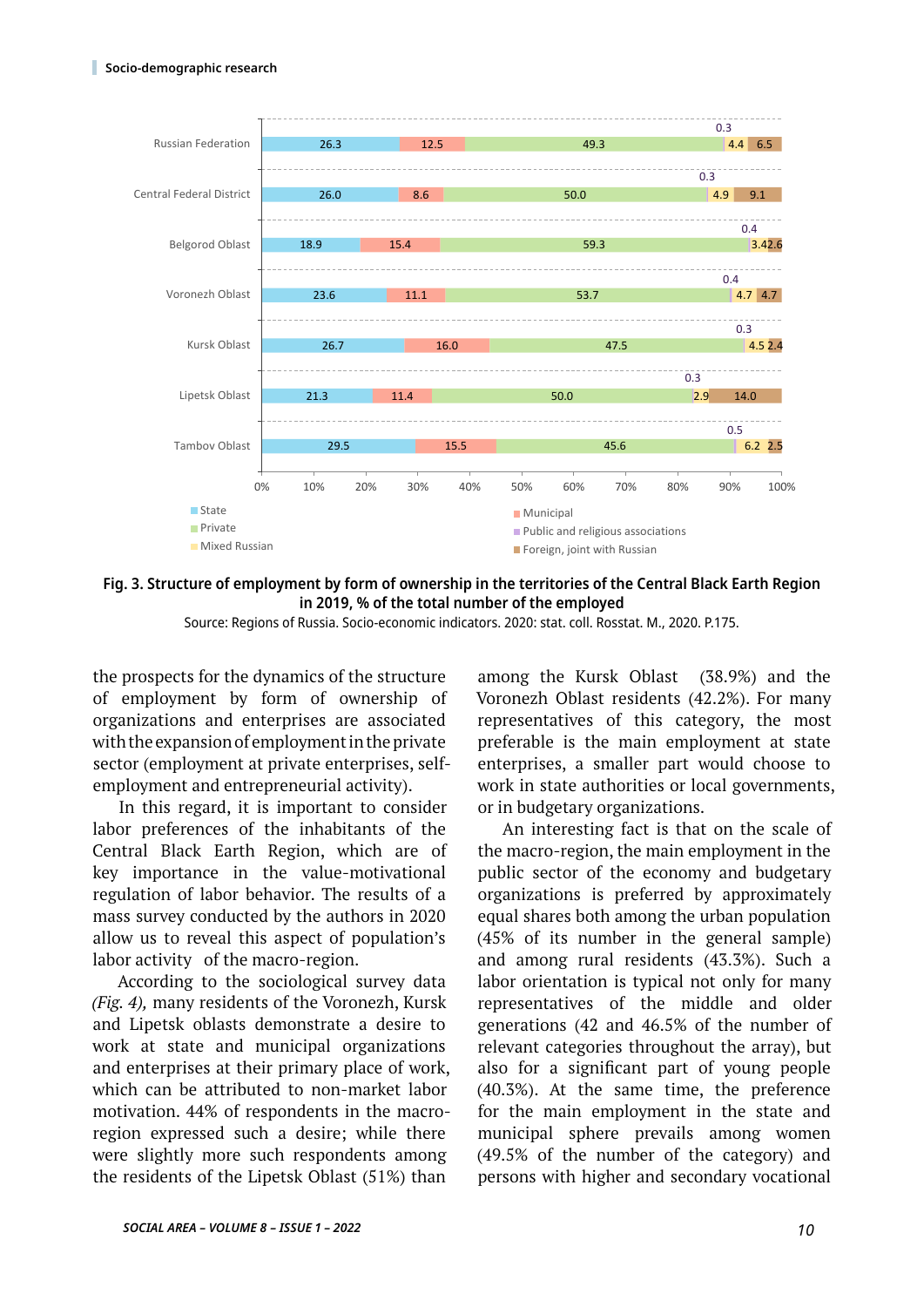

**Fig. 4. Type of enterprise (organization) of the desired main job for the population of the Central Black Earth Region, % of the number of respondents**

Source: survey results.

education (50.4 and 40.7%), as well as those with secondary general education (39.2%). While there are twice as many of those who would like to work in budgetary organizations among the female population of the macroregion (15.9% of the number of the category) than among male (7.6%).

Approximately a quarter of the macroregion residents (27.1%) would like to work at organizations and enterprises of private ownership: for hire, as entrepreneurs or selfemployed. In the Kursk Oblast, the share of people with market motivation for employment is slightly higher (32.8%) than in the Voronezh (22.2%) and Lipetsk (26.8%) oblasts (see Fig. 4). We should draw attention to the fact that the least preferred form of employment for the inhabitants of the Central Black Earth Region is the private sector of the economy; there are no significant settlement, gender, or educational differences in this respect.

Nevertheless, it is worth noting that the share of the urban population who prefer the main employment in the private sector of the economy is 30.5%, which is somewhat higher than among those living in rural areas (20.4%). Among the representatives of the younger and middle generations, the proportion of people with such labor orientations reaches a third (35.6 and 31.3% of the corresponding categories), while among the older generation it is only a fifth (20.9%). Also, 37.6% of people with primary vocational education would like to work in the private sector, which is significantly more than among groups with other levels of education (26.2% of people with secondary vocational education, 28.6% with higher education). For men, the shares of those oriented towards the main employment in the public and private sectors are approximately equal (36.9 and 31.6%, respectively), but only a fifth of women (23.4% of the number of the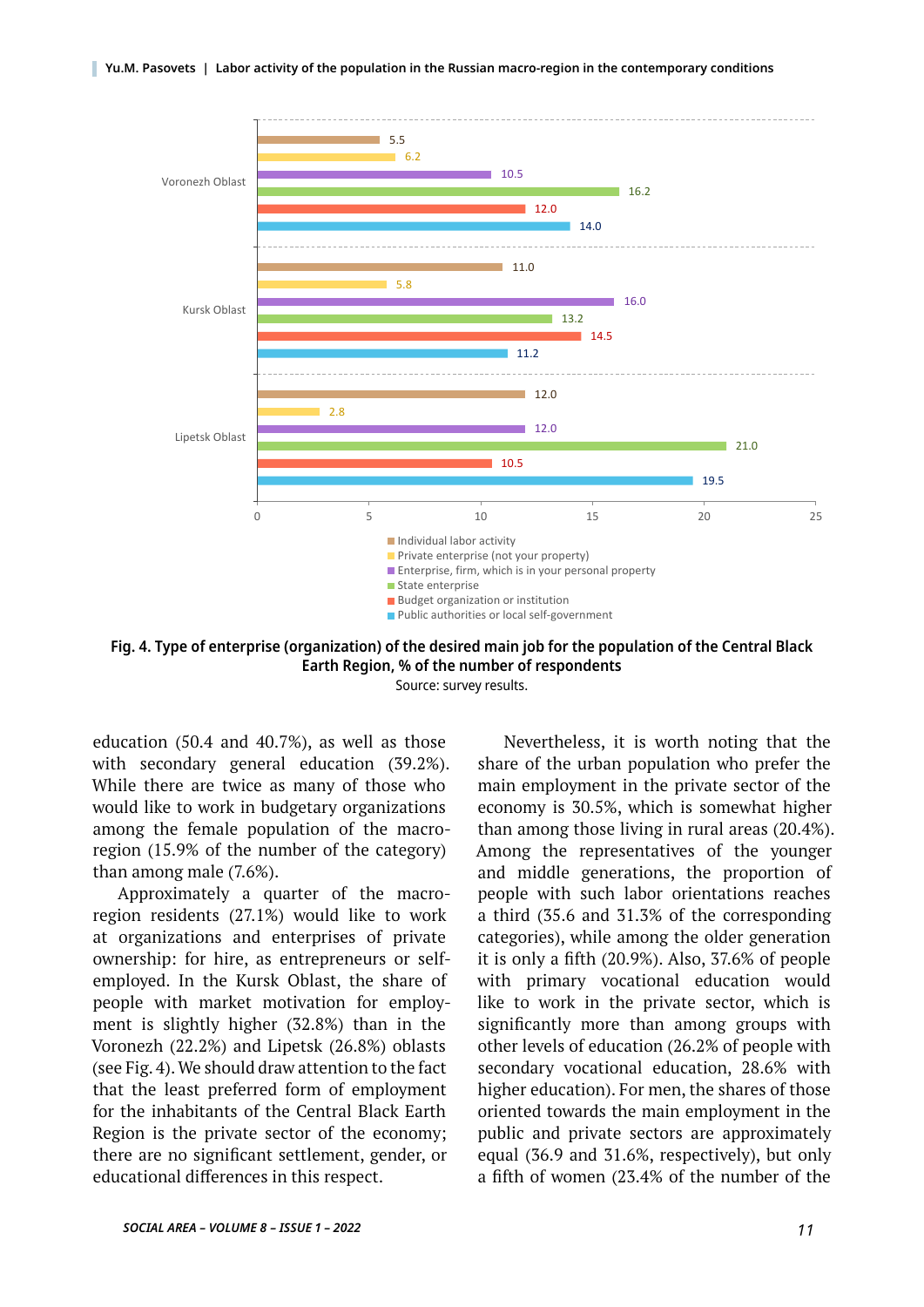category) will prefer work in the business sector, or for hire, or as an entrepreneur.

Along with this, in the projective situation of choosing a job, about half of the inhabitants of the Central Black Earth Region (48.8% in the total sample) would prefer low but solid wages and confidence in the future: 52.5% in the Voronezh Oblast, 48.0 % in the Kursk Oblast, 45.8% in the Lipetsk Oblast. Also, a certain part of the inhabitants of the macro-region (7.5% throughout the entire array) makes a choice in favor of a small and fixed wage: their share is 6.3% among the Voronezh Oblast residents, 7% – among the Kursk Oblast residents, 9.3% – among the Lipetsk Oblast residents *(Fig. 5).* Such "solidness" of earnings is associated with the stability of payments, which is more typical for permanent employment, the provision of labor with social guarantees and regular fixed wages, which for many residents is a significant parameter of work even if wages are low. However, a small proportion of the inhabitants of the Central Black Earth Region (6.8% of the total sample) prefers work with more free time, despite the small amount of wages: in the Voronezh and Lipetsk oblasts their number reaches about 6%, in the Kursk Oblast – 8.8%. Thus, the preferences of the desired work for more than half of the macro-region inhabitants (63.1% of the entire array) are determined by nonmarket motives for labor activity associated with the choice of low earnings with the condition of its stability, or much less often with the presence of more free time. At the same time, there are no significant regional differences in this aspect: in the Voronezh Oblast, the share of people with non-market labor motives is 64.3%, in the Kursk Oblast it is 63.8%, in the Lipetsk Oblast it is 61.1%.

At the level of the macro-region, a fairly large category of people with non-market labor motives includes the bulk of representatives of various socio-demographic communities, although there are more people with such motivation among rural residents (71% of the category in the general sample) than the urban population (59%); in the middle and older generations (64.4 and 66.5% of the corresponding categories) than among young people (49.2%); among women (67.6% of the category) than men (58.1%). The composition of this category in terms of the level of education is also quite diverse: non-market labor motives are preferred by the majority of people with secondary general education (62.3% of the number of the category) and with various levels of vocational education (60.8% of people with primary vocational education, 69% with secondary professional education, 66.5% with higher education education).

At the same time, a much smaller part of the macro-region population has a market motivation for labor activity, which is characterized by motives to receive high incomes without guarantees for the future, or to organize and run their own business. Thus, about a fifth of the inhabitants of the Central Black Earth Region (17.9% of the total sample) would like to earn a lot even in the absence of guarantees for the future: their share is 18.5% among the Voronezh Oblast residents, 15.5% among the Kursk Oblast residents, 19.8% among the Lipetsk Oblast residents (see Fig. 5). The preference for high-wage employment, but possibly without stable payments and social security, reflects a focus on employment in the private sector of the economy, where there are opportunities for higher incomes, but there are significant risks of informal employment and irregular payments that depend on private enterprise profits. At the same time, more than a tenth of the population (12.4% of the entire array) in the macro-region expresses a desire to run entrepreneurial activities, have their own business and take responsibility for appropriate decisions under risk, but there are some inter-regional differences. In the Voronezh Oblast, only 9.0% of respondents are focused on entrepreneurial activity, in the Kursk Oblast – 16.3%, in the Lipetsk Oblast – 11.8%.

On the whole, about a third of the macroregion's inhabitants choose the named labor market motives; a significant proportions of them are city dwellers (34.5% of the urban population throughout the array), youth (49.3% of the category), middle-aged people (31.5 %), men (36.2%). At the same time, only a fifth of rural residents (21.9%) prefer these labor motives, approximately the same number of representatives of the older generation (22.9%) and women (25.4%). This category includes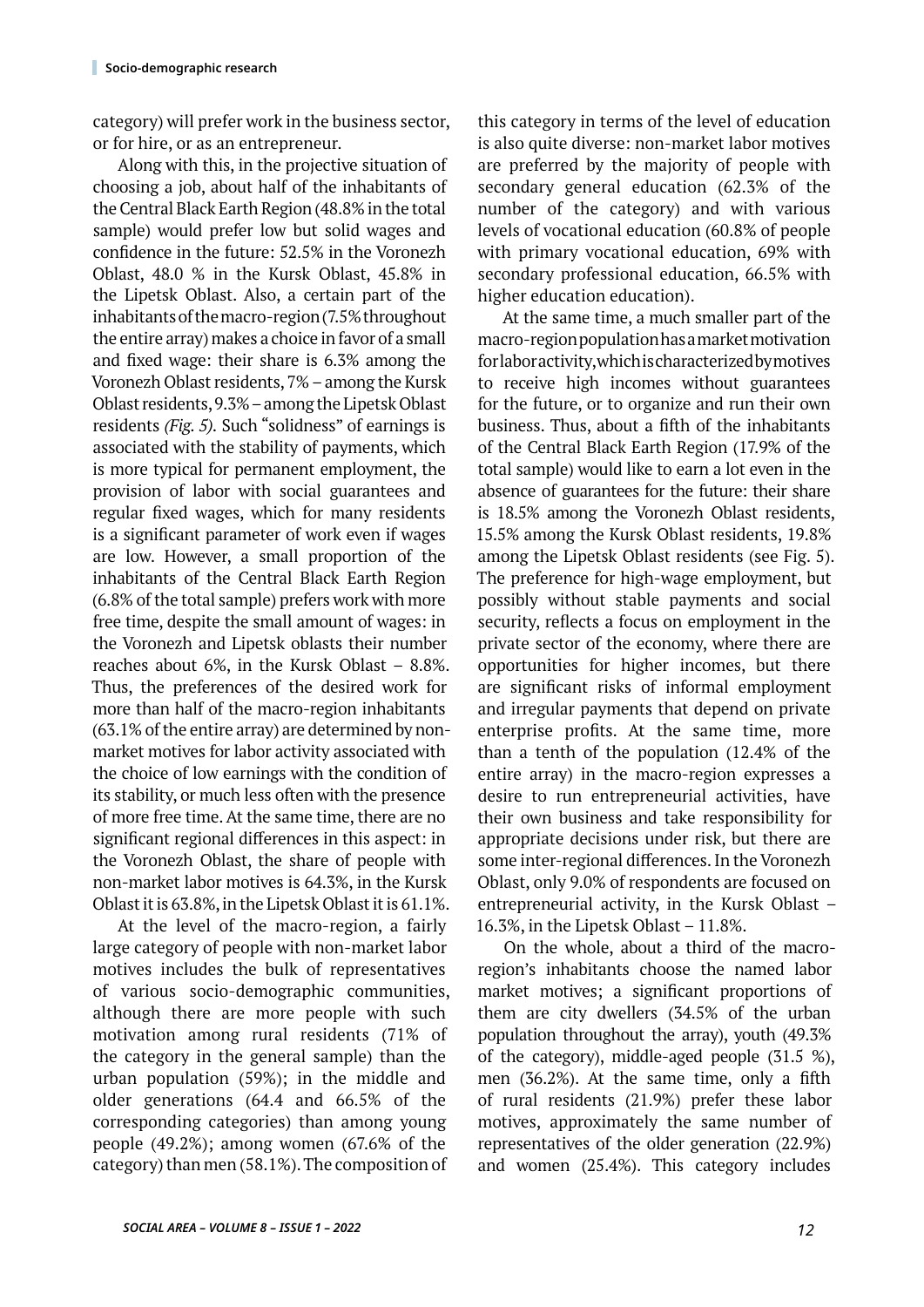

**Fig. 5. Employment preferences of the population of the Central Black Earth Region, % of the number of respondents**

Source: survey results

residents of the macro-region with different levels of education: 29.2% are people with secondary general education, 27.5% with primary vocational education, 24.7% with secondary vocational education, 29.6% with higher education.

If we build a typological model of labor motivation of the macro-region population at the intersection of two axes given by the nature of the selected labor motives (marketoriented and non-market) and the preferences of the state or private form of ownership of the enterprise (organization) of the main job (having considered only valid answers), then we can distinguish several types of labor motivation among the residents of the Central Black Earth Region. The first type includes those who are focused on the main employment in the public sector of the economy, budgetary organizations and have non-market labor motives. It covers about half of the respondents (46.5% of the number of valid answers). This type can be called a paternalistic one. The second type is represented by those who would like to work in the private sector, but prefer non-market labor motives, and they make up one fifth (20.7% of valid answers). This type reflects the orientation of preferences towards the main employment in the commercial

sector, provided with a stable low income, so it can be designated as mixed (the author would like to reserve the opportunity to clarify this type's name in the future). Approximately the same share (18.1%) in the considered model belongs to the third type – market-oriented, characterized by both an orientation towards the main employment in the private sector and market labor motives. The fourth type, which is distinguished by the ambivalent nature of labor preferences, includes those who would prefer their main employment in the state and municipal spheres, but choose market motives for labor – a little more than a tenth of the respondents (14.7%). We believe that the last type turns out to be the most controversial of all the listed types in terms of compatibility of work orientations, which may be the result of a lack of unambiguous attitude to forms of employment and preferred characteristics of work.

It is possible to correctly assess the degree of prevalence among the inhabitants of the Central Black Earth Region of the identified types of labor motivation by referring to their specific weight not in the presented typological model built on the basis of valid answers, but in the general sample of respondents' answers to questions about the desired main job and labor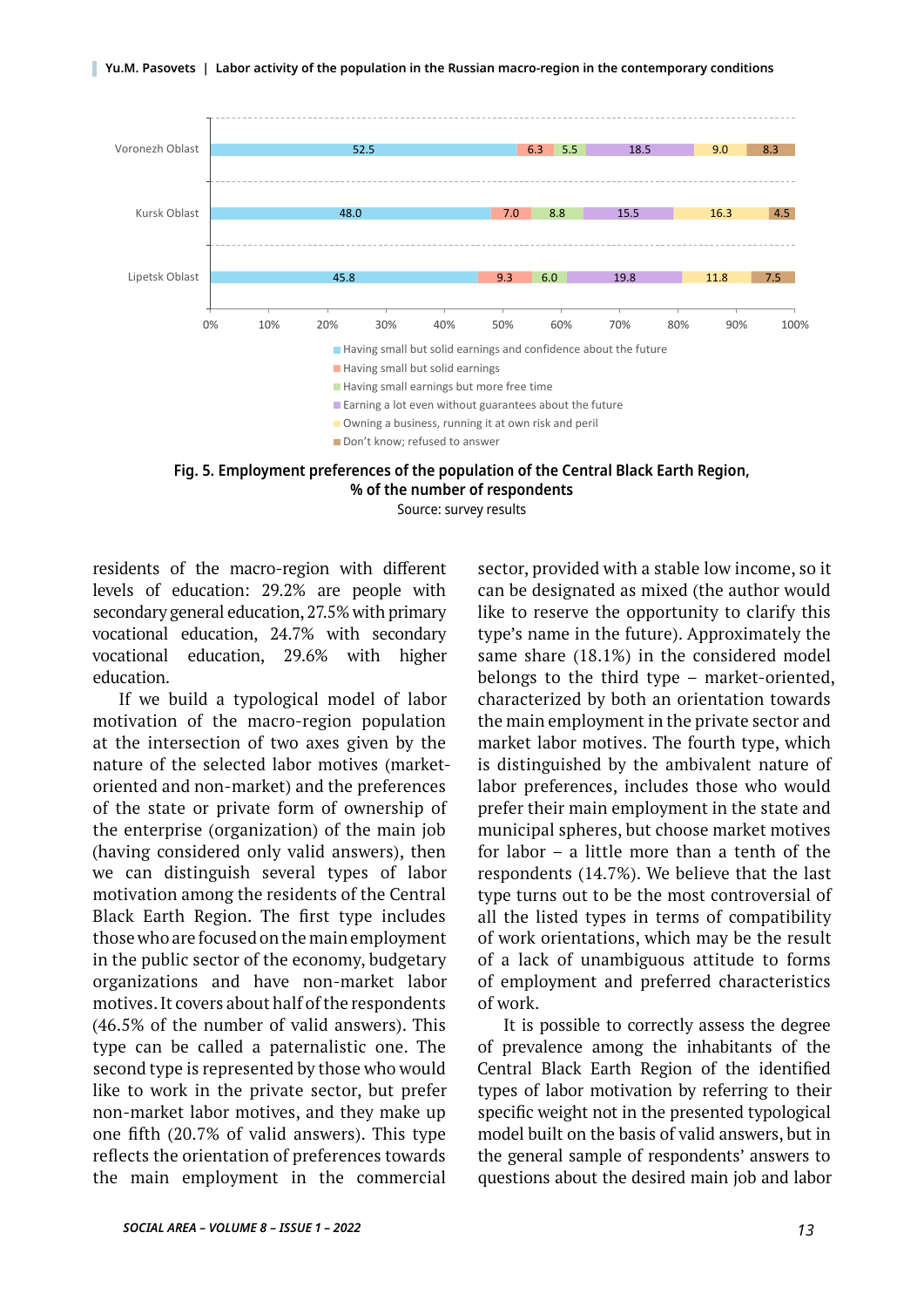motives, which in this case also contains noninformative answers (such as "don't know", etc.) that were excluded when building the model. Thus, the share of the first (paternalistic) type of labor motivation is about a third of the macroregion population (32.2% throughout the array), the second (mixed) type makes up 14.3%, the third (market-oriented) type makes up 12.5%, the fourth (ambivalent) type makes up 10.2%.

It seems possible to talk about the proximity of the first two types of labor motivation (paternalistic and mixed), their common focus on the paternalistic expectations of people related to ensuring the desired working conditions: stable earnings or much less free time, even with a small amount of wages. We believe that in the public mind, the distinction between these types is associated with different addressees of paternalistic aspirations. In the first case, the achievement of conditions is assigned to the state, in the second – to private business, whose social responsibility to employees in this case should increase, reducing the informal segment of employment and strengthening labor guarantees for hired labor, thereby increasing the attractiveness of employment in the private sector of the economy. These two types of labor motivation cover about half of the respondents (46.5% of the total sample), and, as shown above, nonmarket labor motives are significant for 63.1% of the respondents in the macro-region, which allows us to conclude that the residents of the Central Black Earth Region have paternalistic labor orientations. Their dominant position in the hierarchy of population's labor motivation is becoming a kind of response to increased risks in the labor market as a result of ongoing changes and expectations of the opportunity to count on the support of the state or the employer in a difficult situation, to level social insecurity.

Based on the results obtained, we can talk about the revealing of a similar hierarchy of labor preferences among the residents of different regions within the Central Black Earth Region

as a macro-region, with the exception of some inter-regional differences in the prevalence of orientation towards organizing and running their own business. This aspect reflects population's assessment of various opportunities and conditions for self-employment and entrepreneurial activity in certain areas of the macro-region. If we take into account the National rating of the investment climate in the constituent entities of the Russian Federation, which reflects four areas that are of key importance for entrepreneurial activity: regulatory environment, institutions for business, infrastructure and resources, support for small business, then the regions of the Central Black Earth Region really differ significantly from each other in terms of a number of conditions for doing business. The Kursk Oblast is characterized by the best (in the country and the macro-region) values for such indicators of the regulatory environment as the minimum duration of registration of real estate ownership and the highest degree of satisfaction of business entities from this procedure; as well as in terms of the availability of labor resources. The regulatory environment in the Lipetsk Oblast is characterized by the shortest period of property rights registration; in the infrastructure and resources there is a minimum number of procedures for cadastral registration. The Voronezh Oblast leads in terms of the minimum period for cadastral registration in infrastructure and resources, the quality of telecommunications services; in support of small businesses in real estate necessary for entrepreneurial activities, as well as consulting and educational services to support small businesses in the region<sup>7</sup>. However, the regions of the Central Black Earth Region cannot be found in the groups of the constituent entities of the Russian Federation with affordable and sufficient financial support and effective financial support for small businesses. In the case of assessing the regions' investment attractiveness, the materials of the above rating can be supplemented by a subjective picture of the entrepreneurial potential built on the basis of the identified labor preferences.

<sup>7</sup> Collection of the best regional management practices in the field of increasing investment attractiveness according to the results of the National rating of the state of the investment climate in the constituent entities of the Russian Federation in 2018. Moscow, 2018, pp. 20–21, 46, 50–51, 59, 69–70.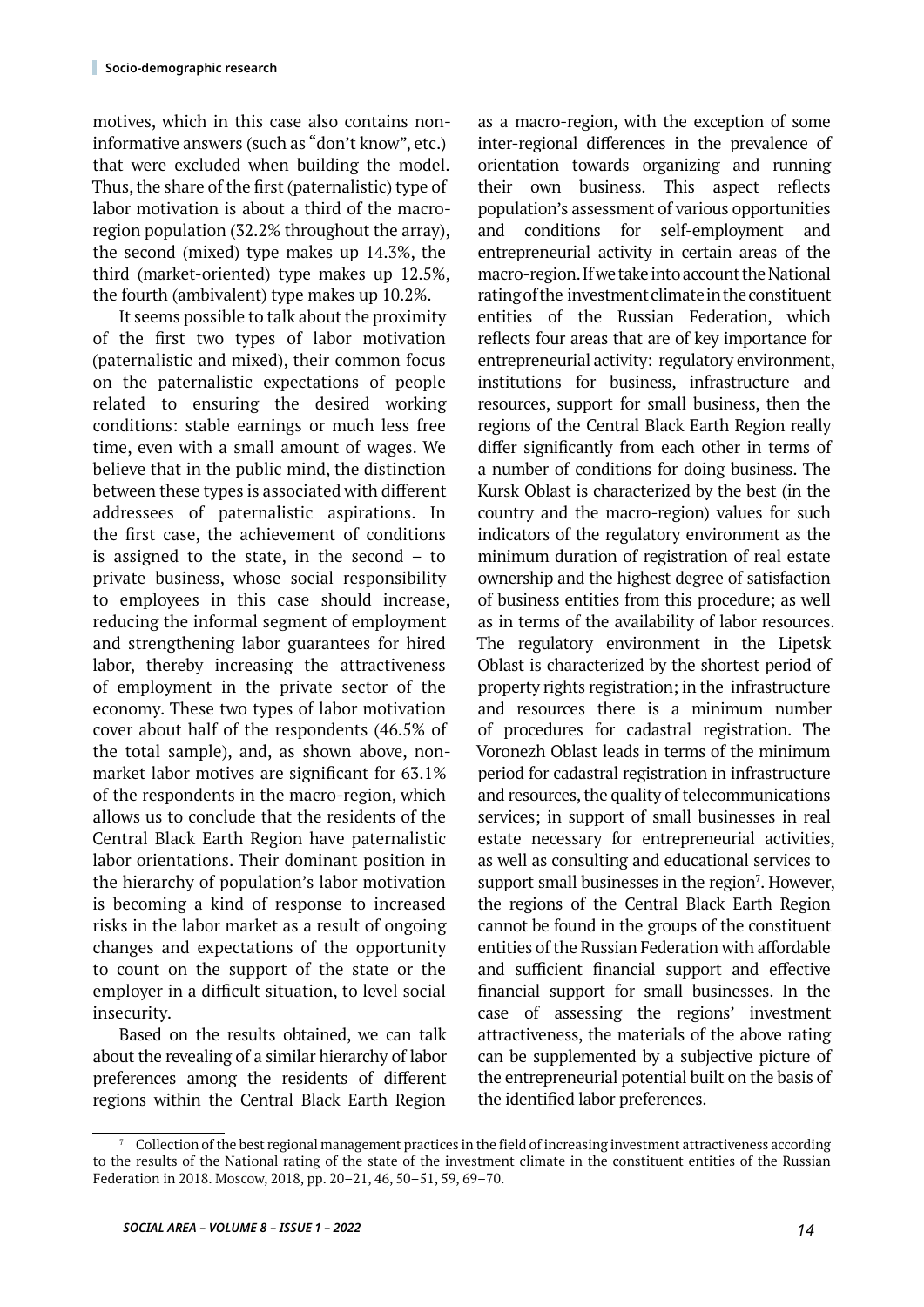#### **Conclusion**

Thus, the obtained results allow us to come to the following conclusions. Currently, the labor activity of the Central Black Earth Region as a Russian macro-region, represented in its societal-functional projection by the employment of the population, is characterized by a fairly high level of employment, the predominance of employment in the areas of trade, repair, manufacturing, agriculture, due to the economic specialization of this territory, i.e. agro-industrial specialization, and employment in the private sector of the economy. These characteristics are demonstrated by the qualitative structural changes that have taken place in regional labor markets, associated with the market orientation of the economic development of the country and its regions, and determine the need for workers with market motivation and adaptability to further changes in the labor market.

However, the labor activity of the macroregion's population, represented by labor motivation in the anthroposocietal projection, is characterized by the predominance of paternalistic labor orientations (for employment in the public or private sector of the economy and stable low earnings) and, at the same time, the low prevalence of market labor motives (with a focus on employment in private sector

and higher wages). The labor preferences and orientations of the majority of the macroregion's inhabitants turn out to be inconsistent with the objective trends in the development of labor and employment, which shows the need for the population to develop labor motivation that meets the objectives of the economic development of the macro-region and its regions.

In this regard, it is necessary to include a number of tasks for regulating labor activity and its motivation in the system of priorities for strategic planning of the socio-economic development of the Central Black Earth Region, and develop a set of measures to effectively achieve these targets. These tasks should include both increasing the level of population's employment, and forming of labor activity motivation among the able-bodied population, which should correspond to the economic prospects of the macro-region and its territories, i.e. readiness for the growth of labor productivity, a positive attitude towards self-employment and entrepreneurial activity.

The results of the study can contribute to the development of theoretical concepts and the accumulation of empirical data in the field of economic sociology and sociology of labor, regional sociology; they may be in demand in the work of governments and employment services.

#### **REFERENCES**

- Lapin N.I. (2016). *Atlas modernizatsii Rossii i ee regionov: sotsioekonomicheskie i sotsiokul'turnye tendentsii i problem* [Atlas of Modernization of Russia and its Regions: Socio-Economic and Socio-Cultural Trends and Problems]. Moscow: Ves Mir Publishers.
- Bobkov V.N., Loktyukhina N.V., Kvachev V.G., Odintsova E.V. (2017). Higher precarious employment risks for different social and demographic groups of population. *Uroven' zhizni naseleniya regionov Rossii=Living Standards and Quality of Life,* 4(206), 36−44. DOI: 10.12737/article\_5a3c34a2f347a6 (in Russian).

Gimpel'son V.E., Zudina A.A., Kapelyushnikov R.I. et al. (2017). Rossiiskii rynok truda: Tendentsii, instituty, strukturnye izmeneniya [The Russian Labor Market: Trends, Institutions, Structural Changes]. Moscow: HSE University.

- Zazulina M.R. (2019). A transforming paternalism and its limits: Some regularities in changing the structure of expectations of the rural population of modern Russia. *Vestn. Tomsk. gos. un-ta=Tomsk State University Journal*, 441, 113-119. DOI: 10.17223/15617793/441/15 (in Russian).
- Kozyreva P.M. (2015). Small business in Russia: Everyday issues and development constraints. *Ekonomicheskie i sotsial'nye peremeny: Fakty, tendentsii, prognoz=Economic and Social Changes: Facts, Trends, Forecast,* 1(37), 43–58. DOI: 10.15838/esc/2015.1.37.3 (in Russian).
- Lapin N.I. (2018). Anthroposociocultural evolutionism a metatheorеtical principle of studying human communities. *Sotsiologicheskie issledovaniya=Sociological Studies,* 3, 3‒14 (in Russian).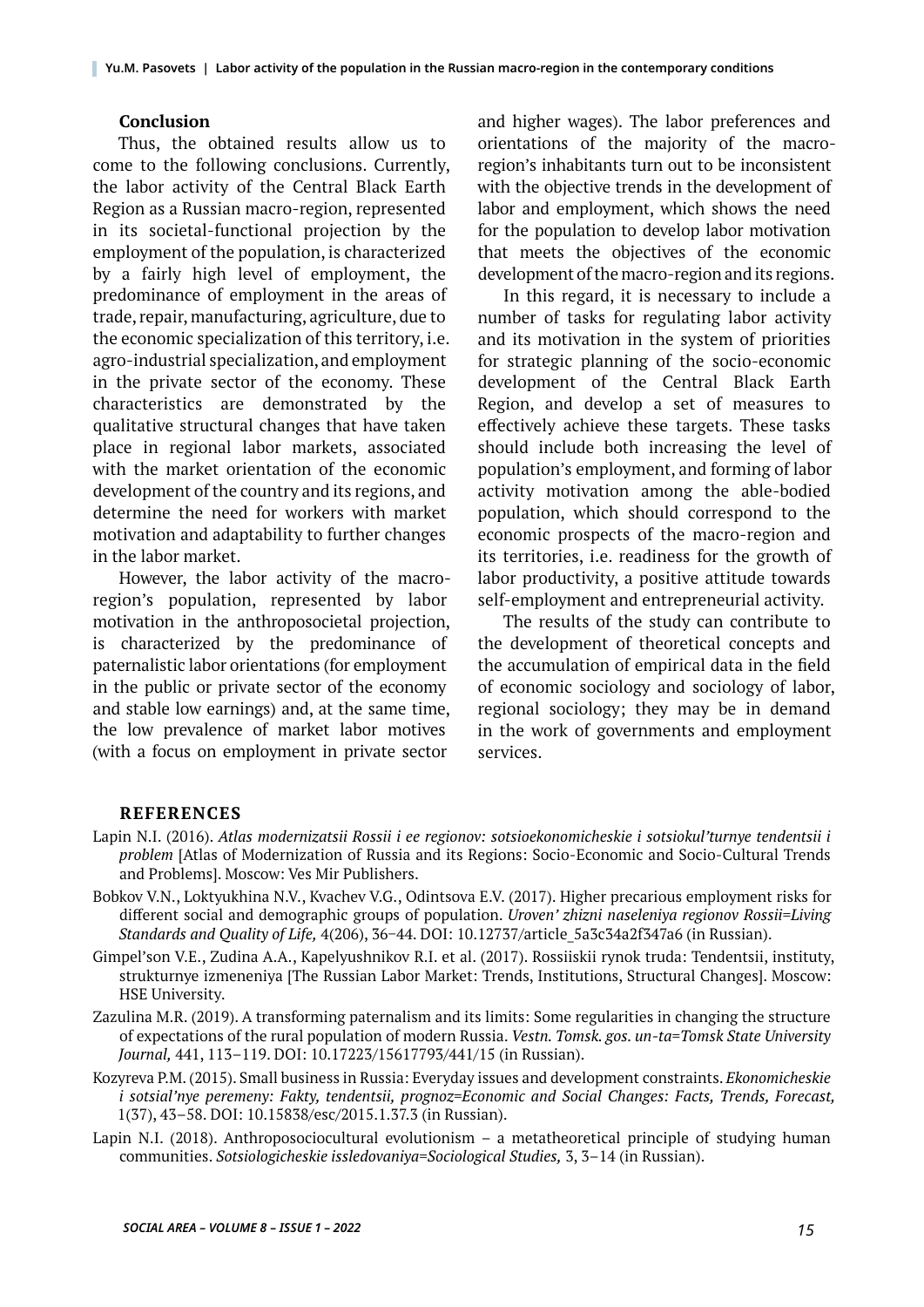- Lapin N.I., Belyaeva L.A. (2010). *Programma i tipovoi instrumentarii "Sotsiokul'turnyi portret regiona Rossii" (Modifikatsiya – 2010)* [Program and standard set of tools "Sociocultural portrait of the Russian region" (Modification – 2010)]. RAS Institute of Philosophy. Moscow: IFRAN.
- Pasovets Yu.M. (2015). Theoretical and methodological foundations for considering the mesoregion as an object of sociological analysis. *Izv. Volgograd. gos. tekhn. un-ta. Ser.: Problemy sotsial'no-gumanitarnogo znaniya=Bulletin of the Volgograd State Technical University. Series Problems of Social and Humanitarian Knowledge,* 21, 7(167), 39–43 (in Russian).
- Pasovets Yu.M. (2018). The impact of ownership forms pluralization in the economy on employment in the Russian macroregion. In: *Personality, Society, Power: Past and Present: Materials of the XII Regional Scientific Conference.* Voronezh: Voronezh State University Publishing House.
- Sizova I.L., Grigor'eva I.A. (2019). Fragility of labor and employment in the modern world. *Sotsiologicheskii zhurnal=Sociological Journal,* 25(1), 48–71. DOI: 10.19181/socjour.2018.25.1.6279 (in Russian).
- Temnitskii A.L. (2015). Paternalist foundations of Russian civilization in workspace relations. *Sotsiologicheskaya nauka i sotsial'naya praktika,* 2(10), 51‒69 (in Russian).
- Shabunova A.A., Leonidova G.V., Ustinova K.A. (2017). Labor potential of modern Russia: old trends, current challenges. *Obshchestvo i ekonomika=Society and Economy*, 10, 79–94 (in Russian).
- Shabunova A.A., Popov A.V., Solov'eva T.S. (2017). The potential of women in the labor market of the region. *Ekonomicheskie i sotsial'nye peremeny: Fakty, tendentsii, prognoz=Economic and Social Changes: Facts, Trends, Forecast,* 10(1), 124–144. DOI: 10.15838/esc/2017.1.49.7 (in Russian).
- Efendiev A.G., Gogoleva A.S., Pashkevich A.V., Balabanova E.S. (2020). The values, motives, and work life reality of Russian employees: Problems and contradictions. *Mir Rossii. Sotsiologiya. Etnologiya=Universe of Russia. Sociology. Ethnology,* 29(2), 108–133. DOI: 10.17323/1811-038X-2020-29-2-108-133 (in Russian).
- Alvarez-Alonso C., Rodriguez A.S., Debasa F. (2018). Labor market in China: Labor rights, internal migration, and current trends. *Cadernos de Dereito Actual*, 10, 29–45.
- Colombi A.P.F., Krein J.D. (2020). Labor market and labor relations under the PT governments. *Latin American Perspectives*, 47 (2, s.i.), 0094582x19875713, 47–64. DOI: 10.1177/0094582X19875713
- Johari S., Jha K.N. (2020). Impact of work motivation on construction labor productivity. *Journal of Management in Engineering*, 36(5), 04020052. DOI: 10.1061/(ASCE)ME.1943-5479.0000824
- Kalleberg A.L. (2020). Labor market uncertainties and youth labor force experiences: Lessons learned. *Annals of the American Academy of Political and Social Science*, 688 (1, s.i.), 258–270. DOI: 10.1177/0002716220913861
- Purser G. (2019). Day labor agencies, «backdoor» hires, and the spread of unfree labor. *Anthropology of Work Review*, 40(1), 5–14. DOI: 10.1111/awr.12158
- Torres Marín A.J. (2020). Learning lessons from the economic crisis in self-employment. *Contemporary Economics*, 14(1), 3–21. DOI: 10.5709/ce.1897-9254.329
- Westerman J. (2018). Unequal involvement, unequal attainment? A theoretical reassessment and empirical analysis of the value of motivation in the labor market. *Social Science Research*, 76, 169–185. DOI: 10.1016/j.ssresearch.2018.08.007

### **INFORMATION ABOUT THE AUTHOR**

Yuliya M. Pasovets – Candidate of Sciences (Sociology), associate professor, Kursk State University (33, Radischeva Street, Kursk, 305000, Russian Federation; e-mail: yulia\_pasovets@mail.ru)